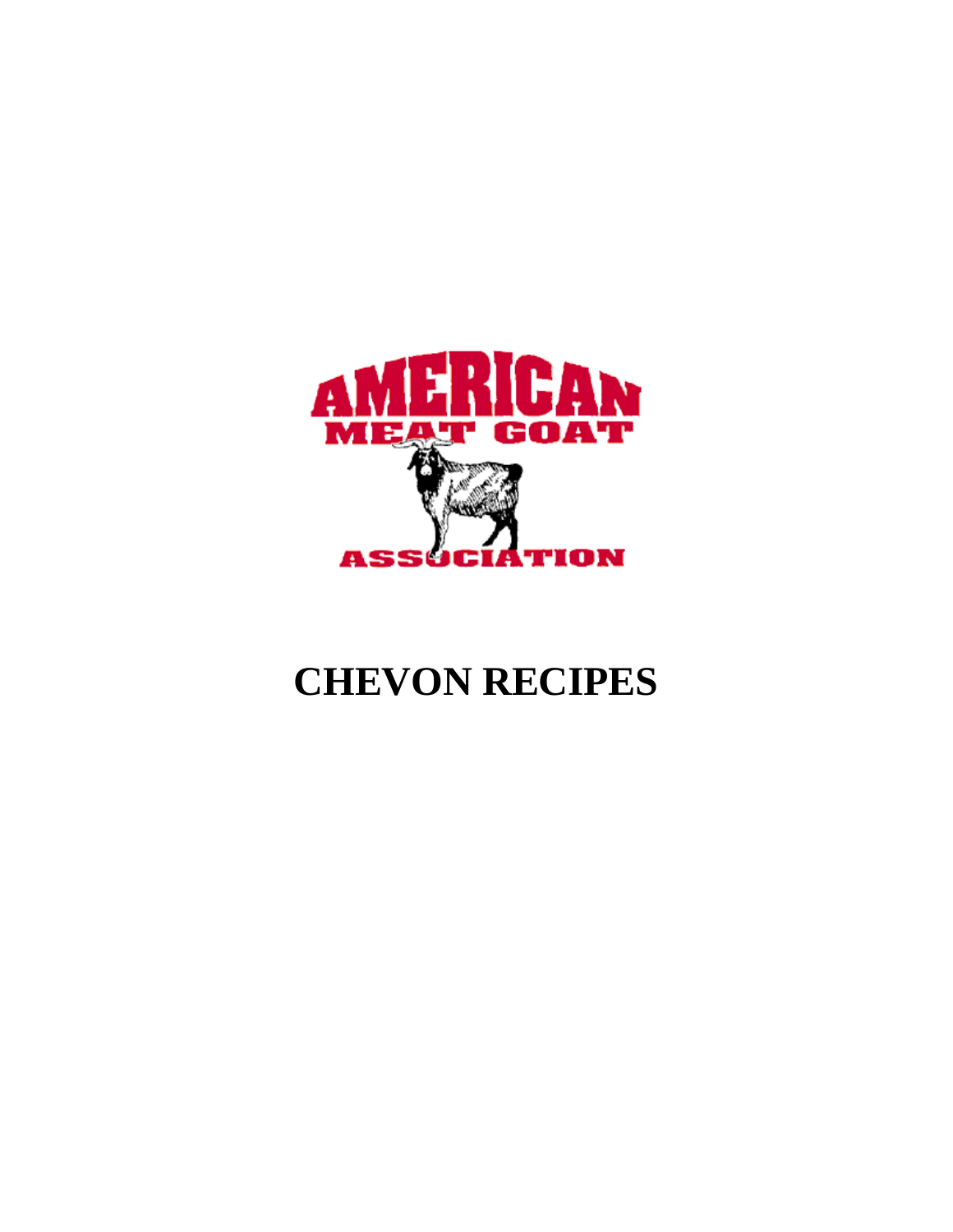**Cabrito** is meat from very young, milk fed goats between 4 and 8 weeks of age. The meat is tender, juicy and very lean and tasty at this age. **Chevon** may be goat from 48 to 60 pounds and 6 to 9 months of age. The term **Capretto** comes from the Italian term "kid goat". Whatever you call it, goat meat, when prepared properly, is delicious!

For centuries goat meat has been enjoyed throughout the Middle East, Asia and in many European countries. In fact, it is one of the most commonly consumed meats in the world. Goat is the meat of choice in some countries and is utilized in many dishes of Spanish, Middle East and Greek origin. In the United States goat meat consumption is comparatively low. The Southwest, with a large Hispanic population, is where much of the goat meat in the United States is consumed.

Today's goat meat is prepared in many ways following diverse recipes with many different added ingredients. However, the authentic cooking practices are either baked or barbequed (asado) or stewed (guisado) with traditional cumin, garlic and chili pepper spices.

Goat meat is approximately the equivalent in caloric value to chicken and has less than half the calories of beef per serving. This is desirable for persons with a need to reduce their caloric intake. Overall, goat meat is similar in most nutrients to other species, but the cholesterol content of goat meat is slightly higher than beef or chicken.

Fresh goat meat should be removed from the market wrapping paper and re-wrapped, unless the meat is to be used the same day it is purchased. Fresh meat should be frozen if it is to be kept for three days or more and should be placed in the coldest part of a refrigerator or in the meat compartment. Goat meat which has been properly wrapped and promptly frozen at 0 F or lower can be kept for 6 to 9 months. Cooked goat meat should also be chilled rapidly, covered and stored in the coldest part of the refrigerator.

Goat meat will lose moisture and can toughen quickly due to low fat content if it is exposed to high, dry cooking temperatures. Therefore, two basic rules are: 1) cook it slowly (low temperature) and 2) cook it with moisture. Tender cuts of meat are usually best when cooked by a dry heat method such as roasting, broiling or frying. Less tender cuts are tenderized by cooking with moist heat such as braising and stewing.

Tender cuts of goat meat are t he legs, ribs, portions of the shoulder cut, the loin roast and the breast. Less tender cuts of meat are stew meat, riblets and shanks. Cooking any meat at low temperatures results in a more tender and flavorful product with more juice.

Recipes for cooking goat meat are varied. Goat meat does have it's own distinct flavor and aroma. If prepared with patience and adequate moisture, you and your family will enjoy a fine feast.

#### **Recipes for Cabrito and Chevon**

# **Cabrito Guisado #1**

- 4 pounds kid goat meat, cubed 1 8oz. Can tomato sauce<br>1 tables poon vegetable oil 2 tables poons flour
- 1 tablespoon vegetable oil 2 tablespoon<br>
2 taspoons salt<br>
2 taxpoons flow 2 tablespoons flow 2 tablespoons flow 2 tables
- 2 teaspoons salt
- 4 teaspoons mixed spices (peppercorns and cumin)
- 3 garlic cloves

Cut meat in cubes and brown in oil; add salt. Grind spices and garlic and add a small amount of water. Add spices, tomato sauce, and enough water to cover meat. Simmer for 30-40 minutes. Blend flour and ½ cup water. Stir into meat to make gravy. Serve with flour or corn tortillas. Serves 8-10.

#### **Cabrito Guisado #2**

| 8 to 10 pounds cabrito       |
|------------------------------|
| 5 small tomatoes, cut up     |
| 2 green bell peppers, cut up |
| 1 onion, cut up              |
| 2 teaspoons oregano          |

2 or 3 teaspoons garlic powder  $1$  teaspoon cumin (comino) 1 8oz. can tomato sauce salt and pepper to taste

Cut meat in cubes or chunks, place in roaster along with cut up vegetables, seasonings and tomato sauce. Simmer for 50 minutes. Add salt and pepper to taste. Yields 15-20 servings.

# **Cabrito Guisado #3**

| 8 pounds cabrito                                | 1 whole green bell pepper, sliced            |
|-------------------------------------------------|----------------------------------------------|
| $\frac{1}{4}$ cup vegetable oil (to brown meat) | 1 large onion, sliced in rings               |
| 3 tablespoons salt                              | 10 medium to large garlic cloves (use garlic |
| 3/4 cup vegetable oil (to brown flour)          | press or "molcajete")                        |
| $\frac{3}{4}$ cups flour                        | 2 teaspoons ground cumin (comino)            |
| 8 cups cold water (1 cup at a time)             | $1\frac{1}{2}$ teaspoons ground pepper       |
| 3 large tomatoes, peeled and diced              | 1 teaspoon dried oregano                     |
|                                                 |                                              |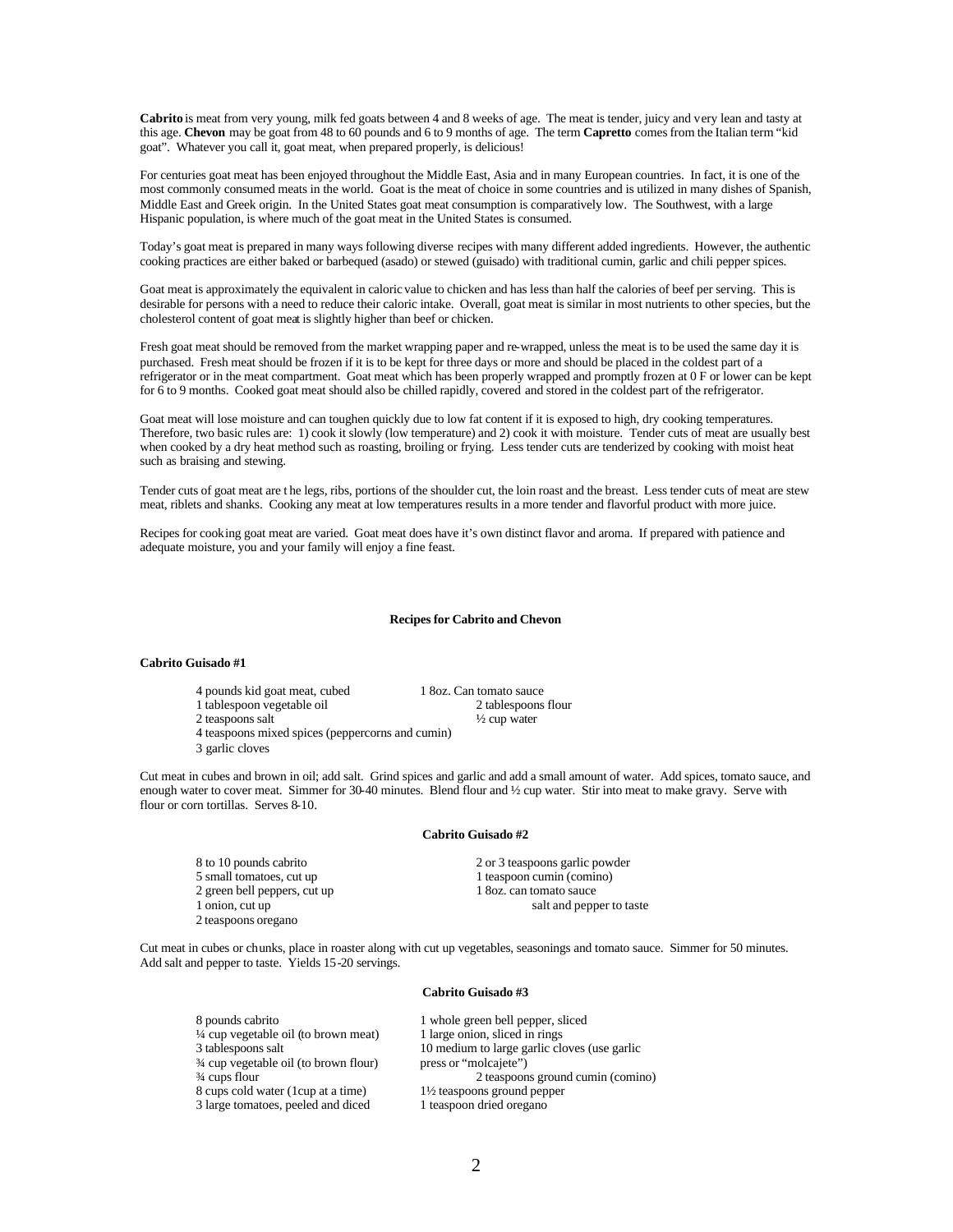Cut meat into ½" to 1" cubes. In a large Dutch oven heat ¼ cup oil at medium high heat. Place meat and salt in heated oil and cook for about 60 minutes, stirring occasionally. Remove from heat and set aside. In a large skillet heat  $\frac{3}{4}$  cup oil, add flour and brown well. Turn off heat and add water (1cup at a time) to make gravy. Add vegetables and spices to meat and mix well. Simmer 25 to 35 minutes at medium heat till meat and vegetables are tender. Serves 10-12.

#### **Cabrito Guisado #4**

| 2 pounds cabrito                    | 1/4 teaspoon whole black pepper    |
|-------------------------------------|------------------------------------|
| 1 tablespoon shortening (if needed) | 1/4 teaspoon whole cumin seed      |
| $\frac{1}{2}$ medium onion, chopped | 1 or 2 cloves of garlic            |
| 1 medium green bell pepper, chopped | 1 tablespoon flour, in 1 cup water |
| 1 large tomato, chopped             | salt and pepper to taste           |

Cut cabrito in small pieces; brown in heated shortening. Cover pan and cook slowly for about 20 minutes. Chop onion, bell pepper and tomato; add to meat and cover. Grind black pepper, cumin and garlic and add enough water to prevent sticking. Cook for a few minutes but leave enough liquid to make a very light gravy. Dissolve a tablespoon of flour in a cup of water; add to meat and cook for 2 minutes. Salt and pepper to taste. Serves 4-6.

# **Cabrito Guisado #5**

| 10 pounds goat meat (leg, ribs, soup bone) 2 celery stalks |                          |
|------------------------------------------------------------|--------------------------|
| 5 pounds potatoes                                          | 2 garlic cloves          |
| 4 pounds carrots                                           | 4 cans stewed tomatoes   |
| 2 large onions                                             | 2 cups barley            |
| 2 large green bell peppers                                 | 1 gallon water           |
|                                                            | salt and pepper to taste |

Cut up meat and vegetables in bite-size pieces. Add all ingredients to water and bring to a boil. Lower heat when stew comes to a boil and simmer for 90 minutes. Salt and pepper to taste. Yields 30 servings.

#### **Goat Masala (This recipe is from Gaberone, South Africa)**

| 1 leg (haunch of goat)              | 1 to 2 cups fresh mushrooms, sliced          |
|-------------------------------------|----------------------------------------------|
| 1 quart water                       | 3 tablesp oons masala curry or your favorite |
| 2 cups red or white wine or vinegar | curry blend                                  |
| 8 large onions, sliced              | 1 green bell pepper, diced                   |
| 2 teaspoons salt                    |                                              |
| 2 cans stewed tomatoes              |                                              |

Cut goat meat into strips and boil with the bones for 1 hour in 1 quart of water mixed with wine or vinegar. If the goat has been hung for 3 days or so, drain off liquid and flush with fresh water after cooking. At this state, peel meat from the bone and continue cooking, adding 2 teaspoons salt, sliced onions, tomatoes, liquid from peas, mushrooms and curry. Cook 3 more hours to reduce liquid. Add peas, mushrooms and diced green pepper. Simmer for another half hour.

## **Asado (Barbecue/Baked)**

8 to 12 pounds young goat

# **Barbecue Sauce**

2 cans green peas

1 8oz. Can tomato sauce<br>2 tablespoons butter 2 tablespoons butter 2 tablespoons vinegar<br>
2 cloves garlic, minced  $\frac{1}{2}$  teaspoon cumin (co. 2 cloves garlic, minced <br>  $\frac{1}{2}$  teaspoon cumin (comino)<br>  $\frac{1}{2}$  teaspoon oregano 1 onion, minced  $\frac{1}{2}$  teaspoon oregano<br>6 whole cloves 3 carrots

2 cups water 1 tablespoon ground black pepper<br>
1 tablespoon sugar<br>
1 tablespoon sugar 3 carrots, diced ¼ teaspoon salt

Cut a very young goat (8 to 12 pounds) into serving pieces. Wash and dry the pieces. Place them in an open pan in a 350 degree oven. Cook for 20 minutes using a meat thermometer, making sure internal temperature reaches 160 degrees. Prepare barbecue sauce. Simmer for 30 minutes. Baste cabrito with sauce every 10 to 20 minutes for 2 hours or until meat is very tender.

# **Southwest Leg of Goat**

1 leg of goat (5 to 7 pounds), boned 1 teaspoon rosemary<br>1 cup wine or vinegar 1 teaspoon sage 1 cup wine or vinegar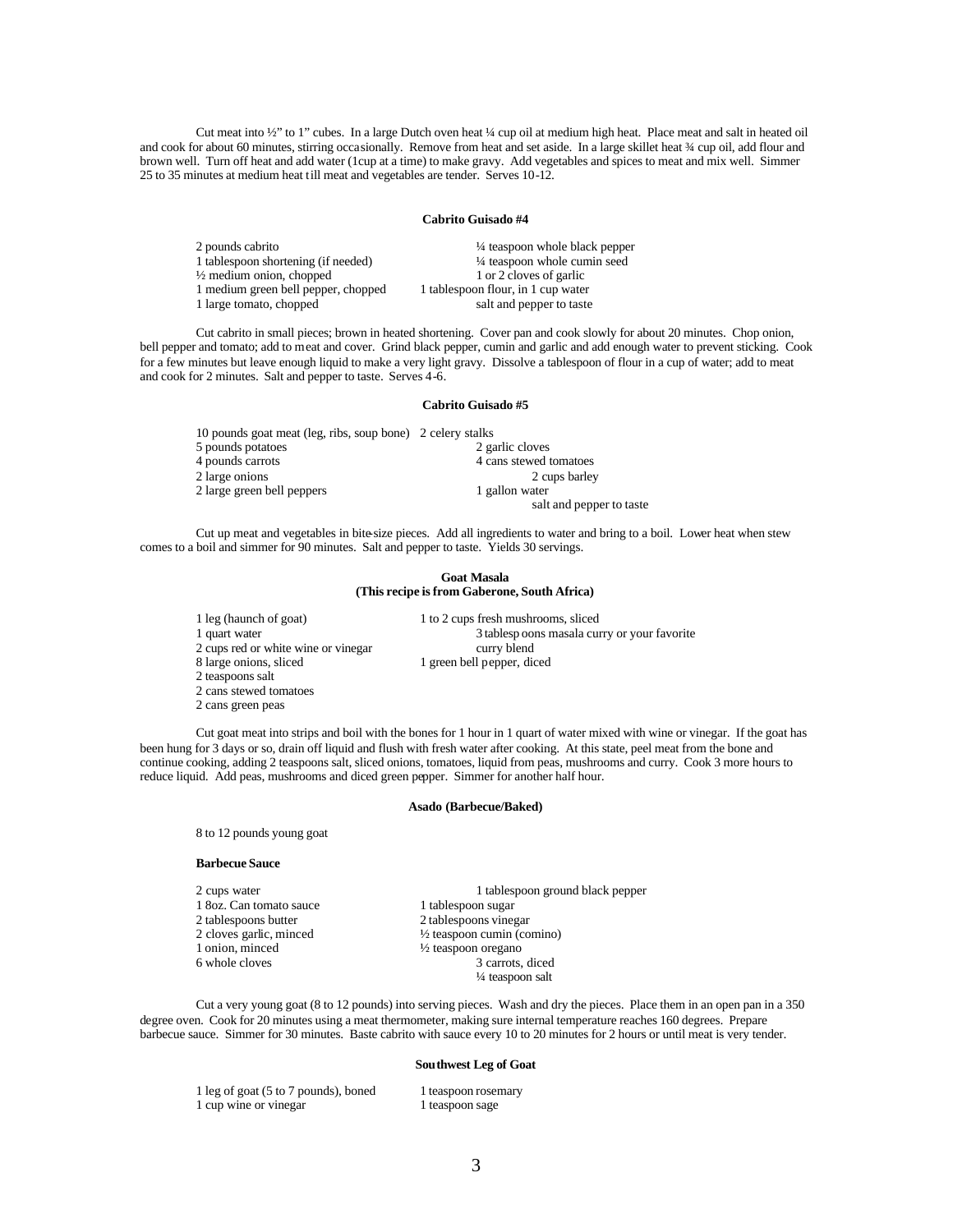| 1 cup vegetable oil    | $\frac{1}{2}$ teaspoon crushed pepper |
|------------------------|---------------------------------------|
| 2 cloves garlic, whole | 3 large potatoes, quartered           |
| 1 bay leaf, crumbled   | 3 large chiles or peppers, sliced     |
| 2 teaspoons salt       | 2 garlic cloves, skin removed         |

Combine vinegar, oil and seasonings and pour over goat meat. Cover and marinate in refrigerator 12 to 24 hours, turning often. Remove goat, strain marinade and reserve. Place potatoes, onions, chiles and garlic in shallow roasting pan and pour ¼ cup marinade over vegetables. Place goat on roasting rack over vegetables. Pour ¼ cup marinade over goat. Roast at 325 degrees for approximately 25 minutes per pound. Baste with ¼ cup marinade every 20-30 minutes before carving. Serve with vegetables. Use drippings for gravy if desired.

#### **Honey Grilled Shoulder of Cabrito**

1 shoulder off goat, boned, rolled, and tied 2 tablespoons grated lemon peel (3  $\frac{1}{2}$  to 4 pounds) 2 tablespoons lemon j 2 tablespoons lemon juice 1/3 cup honey 1 teaspoon salt<br>  $\frac{1}{2}$  cup dry white wine 1/4 teaspoon ground pepper  $\frac{1}{4}$  teaspoon ground pepper  $\frac{1}{2}$  cup finely chopped onions ½ cup finely chopped fresh mint or 1 tablespoon dried mint

Place goat meat in glass dish. Combine remaining ingredients and pour over cabrito. Cover and refrigerate several hours or overnight. Place goat on pit over hot coals and grill 1 to 1 ½ hours. Brush occasionally with marinade. Any leftover marinade may be heated and served over sliced goat. Makes 14-16 (3 oz.) servings.

#### **Baked Cabrito**

| 8 to 10 pounds cabrito (young goat), cut in 2 pieces |                                    |
|------------------------------------------------------|------------------------------------|
| water to cover                                       | 3 cloves garlic, minced            |
| 1 tablespoon salt                                    | 1 cup basting sauce (recipe below) |
| 1 tablespoon black pepper                            |                                    |

#### **Basting Sauce (makes about 1 cup)**

| 4 tablespoons unsalted butter   | 1 garlic clove, minced             |
|---------------------------------|------------------------------------|
| 2 tablespoons vegetable oil     | 1 tablespoon celery salt           |
| 2 tablespoons fresh lemon juice | 1 tablespoon Italian Seasoning mix |
| 2 tablespoons soy sauce         | 1 teaspoon black pepper            |
| 1/4 cup minced onion            | 1 teaspoon dried oregano           |
|                                 |                                    |

Heat the butter, oil, lemon juice and soy sauce until butter is melted. Add remaining ingredients and simmer for 15 minutes. Remove and reheat before using for basting.

Preheat oven to 350 degrees. Place cabrito pieces in a large pot with just enough water to cover. Add salt, pepper and garlic; cover, and simmer for 2 hours. Add water as needed to keep the meat covered. Skim off the residue from the water surface as it cooks. Remove the cabrito after 2 hours, drain, and place in a large shallow baking pan. Bake for 30 minutes, turn, and bake another 30 minutes, basting often with the basting sauce. Drain off the drippings, set the oven on broil at 425 degrees, and brown both sides. Baste often while it browns. Carve into serving pieces. Serves 6-8.

#### **Barbecued Goat – Texas Style**

1 jalapeno, sliced

#### **Barbecue Sauce**

2 cups sugar (to taste) 1 teaspoon salt<br>
1 cup prepared mustard<br>
1 teaspoon black pepper 1 cup prepared mustard  $\frac{1}{2}$  cup apple cider vinegar

20 pounds goat 1 tablespoon black pepper<br>
1 tablespoon cumin (comin<br>
1 tablespoon cumin (comin 1 tablespoon cumin (comino)

Mix salt, jalapeno, black pepper and cumin; sprinkle meat generously. Top with jalapeno slices. Cook slowly on grill 2 hours (or less, depending on cut of meat). Be sure meat is well above fire (at least 20 to 24 inches). Meat may be brushed with cooking oil occasionally to prevent dryness. Prepare sauce while meat cooks. At least 30 minutes before removing from fire, brush meat with sauce so it will "set". Continue cooking and turn the meat often, brushing on sauce at every turn.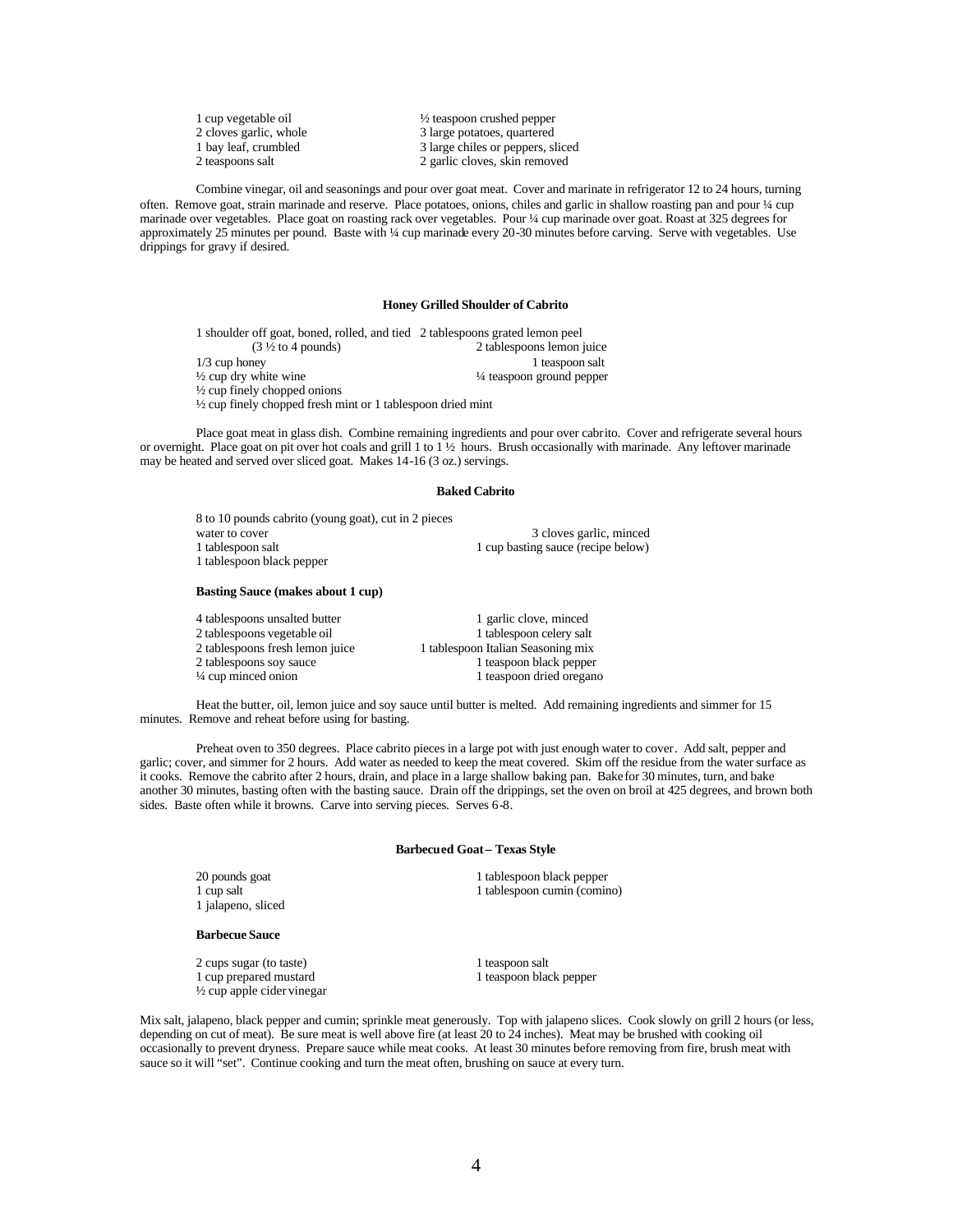# **Chevon Netted Roast**

| $2\frac{1}{2}$ to 3 pounds cabrito roast | 1 envelope onion and mushroom soup mix |
|------------------------------------------|----------------------------------------|
| salt and pepper to taste                 | <sup>3</sup> / <sub>4</sub> cup water  |

Rinse cabrito roast under tap water. Pat dry. Salt and pepper on all sides. Place roast in large stew pot or small Dutch oven that has been sprayed with non-stick coating or oiled. Mix one packet of onion and mushroom soup mix with ¾ cup water; pour into pan with roast. Bring to a simmer, reduce heat, and cook approximately 2 hours. Turn roast once about halfway through cooking time. Slice roast and serve onion-mushroom mixture as gravy. Serves 6-8.

#### **Baked Goat**

3 to 5 pound cabrito roast 1 tablespoon granulated garlic

Rub meat the night before cooking with garlic and black pepper. Salt right before cooking. Place meat on rack in a roaster with 1 inch of water. Put lid on. Bake at 325 degrees for 30 minutes and then turn down to 250 degrees for 2 to 3 hours, according to the thickness of meat. Secret to success: Good clean goat meat.

#### **Cabrito Chops Jalapeno**

4 goat shoulders, 1 inch thick, round bone or blade  $\frac{1}{2}$  cup jalapeno jelly\*\*  $\frac{1}{2}$  teaspoon ground pepper  $\frac{1}{2}$  tablespoon prepared  $\frac{1}{2}$  tablespoon prepared mustard  $\frac{1}{2}$  teaspoon ground cinnamon 1 8 oz. Can crushed pineapple in its own juice

1 tablespoon black pepper

salt to taste

 $\frac{1}{4}$  cup fresh lemon juice

Sprinkle the goat shoulders with a mixture of salt, pepper and cinnamon. Combine remaining ingredients in small saucepan. Bring to boil, stirring until jelly is melted. Broil or grill chops 4 inches from source of heat, 8-10 minutes on each side. Spoon sauce on goat last 5 minutes of cooking time. Makes 4 servings.

\*\*May substitute apricot jam if desired.

# **Hawaiian Goat Mini-Kabobs**

1 pound boneless leg of goat, cut in ¾ inch cubes

1 cup Italian dressing

1 clove garlic, minced

3 slices bacon, cut in 1 inch pieces

1 14 oz. Can pineapple chunks, each cut in half

¼ cup melted butter

Combine cubed goat, dressing and garlic in shallow glass dish and marinate for 1 hour or overnight in refrigerator. Alternate cubes of goat meat, bacon and pineapple on mini-skewers or round toothpicks. Brush with melted butter. Broil 5-8 inches from source of heat for 5 minutes. Serve hot. Makes 60-70 appetizers.

#### **Cabrito Con Fideo**

| $1\frac{1}{2}$ pounds cabrito, cubed | $\frac{1}{2}$ tablespoon whole black pepper |
|--------------------------------------|---------------------------------------------|
| 2 tablespoons vegetable oil          | 3 small cloves garlic                       |
| 1 small onion, diced                 | 1 box or 5 to 6 ounces fideo                |
| 1 green bell pepper, diced           | (vermicelli)                                |
| 1 tablespoon cumin (comino) seed     | 2 fresh tomatoes, diced                     |

Cut cabrito into bite-sized cubes and brown in skillet (an aged cast iron skillet if possible) with two tablespoons of oil until well done (approximately 20 to 30 minutes). Combine onion and bell pepper and set aside.

In blender grind comino seed, black pepper and garlic cloves until pulverized. Combine spices with cabrito and vegetables and mix well. Add fideo (vermicelli) and enough water to cover entire mixture and then add 2 tomatoes (diced). Cover and bring to slow simmer. Cook approximately 15 minutes or until fideo is tender. Do not stir until ready to serve. Like all good South Texas recipes, ingredients should be increased or decreased to suit individual tastes. Hot homemade tortillas will add to your enjoyment of this recipe. Yields 8 servings.

#### **Goat Teriyaki**

2 poun ds boneless goat meat, 1/4 inch thick 1 tablespoon sugar<br>
1/4 cup sherry wine 2 tables 1/3 cup soy sauce 1 tablespoon cold water 1/3 cup canned chicken broth

2 tablespoons cornstarch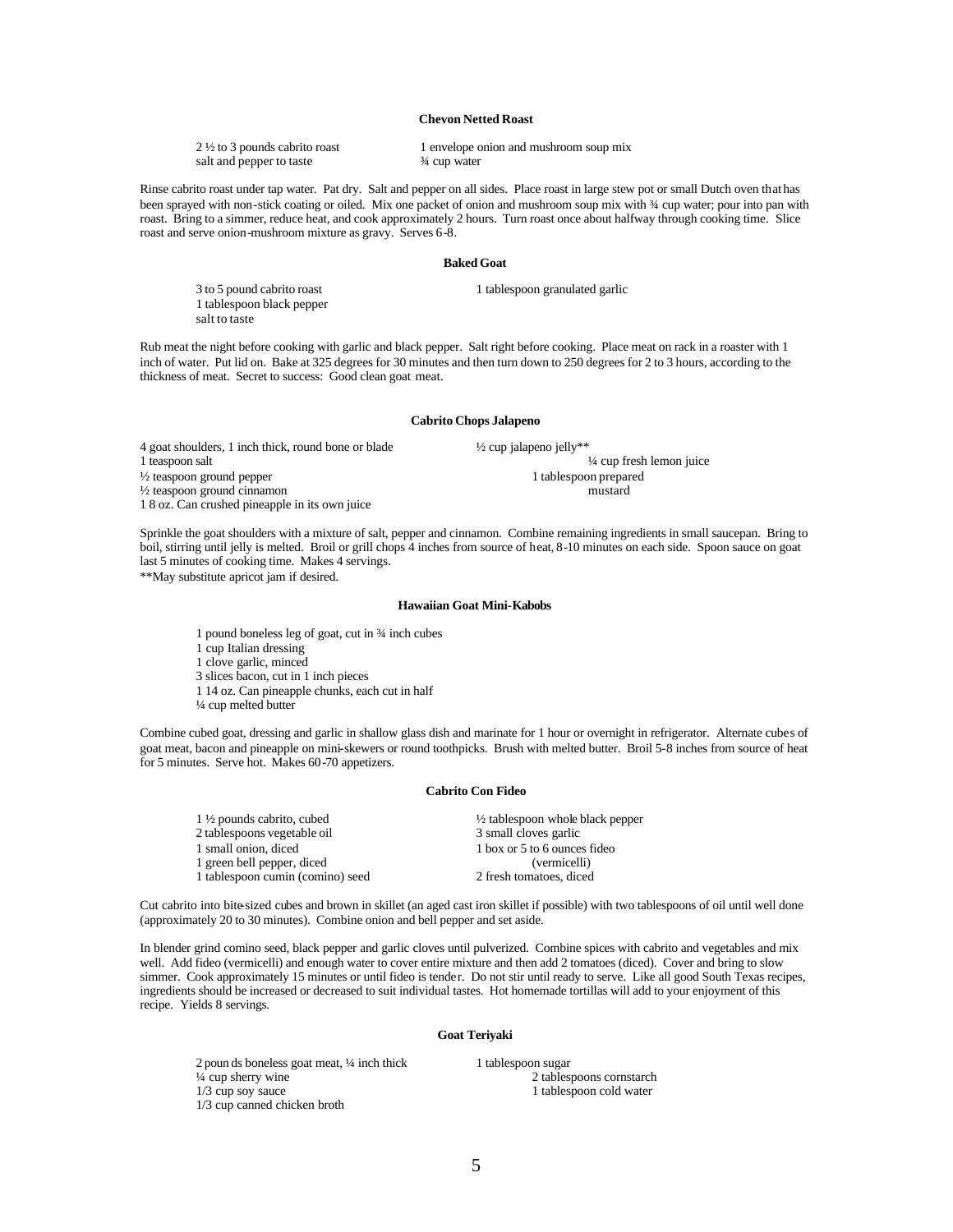Trim excess fat from meat and cut into 12 pieces; pound meat slightly with meat mallet. To make teriyaki sauce, blend together sherry, soy sauce and broth. Reserve 1/4 cup of the sauce. Marinate meat in teriyaki sauce about 1 hour. To make teriyaki glaze, combine the reserved ¼ cup sauce and sugar in a 1 quart saucepan. Heat but do not boil. Dissolve cornstarch in water; stir into hot sauce. Cook over medium heat until thick. Skewer meat onto bamboo skewers, 4-5 pieces of meat on each skewer, and cook over high heat on barbecue pit or hibachi. Grill for 5 minutes on each side. Dip into teriyaki glaze after cooking and serve with rice and mixed vegetable salad. Yields 6 servings.

#### **Goat Meat Chili**

| 2 tablespoons vegetable oil | 1 tablespoon salt                                 |
|-----------------------------|---------------------------------------------------|
| 2 cups chopped onions       | 3 lbs. lean ground goat meat                      |
| 1 tablespoon ground oregano | $\frac{1}{2}$ cup plus 2 tablespoons Chili powder |
| 2 tablespoons ground cumin  | $\frac{1}{2}$ cup flour                           |
| 1 teaspoon garlic powder    | 8 cups boiling water                              |

In heavy pot, sauté onions in cooking oil. Add oregano, cumin, garlic powder and salt. Stir and sauté until onions are almost clear. Add ground meat; cook and stir until crumbly and almost gray. Add chili powder and then the four stirring vigorously until thoroughly blended. Add boiling water, bring mixture to boil, and simmer for less than 1 hour. Seasonings, including cayenne pepper, may be adjusted to individual taste at this time. This recipe makes approximately 14 cups (8 oz. Each) of chili. Do not add pinto beans to this chili. Serve the beans as a side dish.

#### **Goat with Mexican Rice (Arroz con Carne)**

Prepare 1 cup of uncooked rice according to package directions. While the rice cooks, prepare the following ingredients:

| 1 medium onion, chopped             | 1 heaping tablespoon chili powder |
|-------------------------------------|-----------------------------------|
| 1 medium green bell pepper, chopped | $\frac{1}{2}$ teaspoon salt       |
| 1-tablespoon oil                    | $\frac{1}{4}$ teaspoon oregano    |
| 1-pound lean ground goat meat       | $\frac{1}{2}$ teaspoon cumin      |
| 18-ounce can tomato sauce           |                                   |

Sauté onions and bell pepper in 1 tablespoon oil; then add ground meat and cook until nearly done, stirring and breaking up with a wooden spoon. Add spices, mix well, and then add tomato sauce, stirring vigorously. Add drained, cooked rice, mix well and let stand for 15 minutes before serving. Yields 6 servings.

# **Enchilada Casserole**

| 1 large onion, chopped             | 1 can cream of mushroom soup                    |
|------------------------------------|-------------------------------------------------|
| 2 tablespoons oil                  | 1 can hot enchilada sauce                       |
| 2 pounds lean ground goat meat     | 12 corn tortillas                               |
| 14-ounce can green chiles, chopped | $\frac{1}{2}$ pound mild cheddar cheese, grated |
| 1 can cream of chicken soup        |                                                 |

Sauté onions in 2 tablespoons oil in large skillet. Add meat and brown for a few minutes, breaking up with a spoon. Add chiles, soups and enchilada sauce, mixing well; cook until thoroughly heated. Cut each tortilla in 8 pieces and arrange half in a layer in the bottom of a 13x9x2 inch-baking dish. Cover with a layer of meat mixture. Sprinkle half of the grated cheese on top of the meat. Repeat with the second layer. Bake at 350 degrees for 35 to 45 minutes. Yields 8 hearty servings.

#### **Stir-Fry Chivon with Green Onions**

2/3-pound chivon (loin or leg), cut into this slices 2 tablespoons sesame or safflower oil 12 green onions cut in 1-inch lengths

#### **Marinade #1 Marinade #2**

 $\frac{1}{2}$  teaspoon garlic powder 3 tablespoons soy sauce  $\frac{1}{2}$  teaspoon soy sauce  $\frac{1}{2}$  teaspoon sugar 2 tablespoons soy sauce  $\frac{1}{2}$  tablespoon sugar 2 tablespoons rice wine 2 tablespoons cornstarch

 $\frac{1}{2}$  teaspoon black pepper 4 tablespoons water

Cut meat into uniform 1/8 -inch slices, 1-1/2 to 2 inches long. Place meat in a salable plastic bag or bowl with leak-proof lid. Add marinade #1 and shake to coat thoroughly. Refrigerate at least 1 hour, shaking at least once. When ready to cook, stir-fry meat in 2 tablespoons sesame or safflower oil, stirring often until done. Add marinade #2 and green onions. Continue to stir fry until thoroughly hot; serve over warm rice. Yields 5 servings.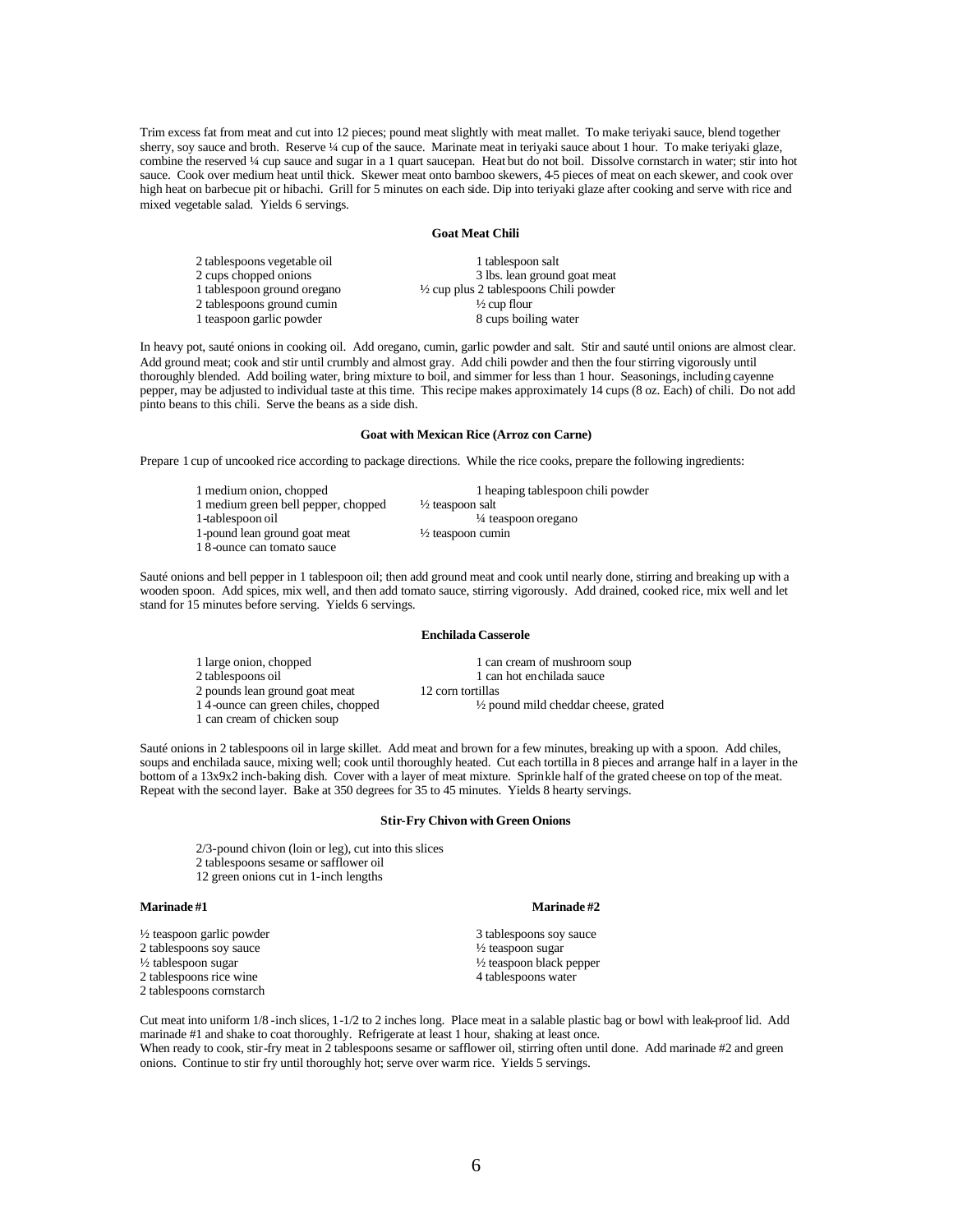# **Curried Cabrito**

| 1 pound chevon                  | 1 tablespoon four          |
|---------------------------------|----------------------------|
| salt to taste                   | 1-tablespoon curr          |
| 3 ounces butter                 | 2 ripe tomatoes, s         |
| 2 tablespoons minced onion      | $1\frac{1}{2}$ cups water  |
| 2 tablespoons finely cut celery | 2 tablespoons diced apples |

1-tablespoon curry powder 2 ripe tomatoes, stewed and strained  $1\frac{1}{2}$  cups water 2 tablespoons diced apples

Cut meat into 1 –inch squares; salt meat and sauté in butter. Add onion, celery and apples; sauté thoroughly. Sprinkle mixture with flour and curry powder and cook until flour colors. Add strained tomatoes and water, cover saucepan and let cook slowly until done. Serve with steamed rice. Yields 5 servings.

#### **Veggie Cabrito Rolls**

4 boneless cabrito legs (about 5 oz. each) 2 tablespoons prepared horseradish sauce 1 celery stalk, coarsely chopped 2 cups vegetable juice cocktail 1 medium zucchini, coarsely chopped

1 large dill pickle, quartered lengthwise

In covered saucepan place vegetable steamer over simmering water. Steam carrot and celery for 5 minutes. Add zucchini and continue to steam for 5 to 7 minutes, or until crisp and tender, and drain. Place each slice of goat between two pieces of waxed paper. With meat mallet, pound goat until about ¼ inch thick. Spread ½ teaspoon prepared horseradish sauce on each goat slice. Divide pickle, carrot, celery and zucchini for each slice. Roll each goat slice from short end and secure with wooden pick. Place goat rolls in 8x8 inch glass baking dish. Pour vegetable juice over rolls. Cover with foil and bake at 325 degrees for 50 to 60 minutes, or until goat is tender. Skim off sauce and serve. Makes 4 serving.

# **Zucchini Cabrito Boats**

4 large zucchini  $(2 \frac{1}{2} - 3$  pounds) 2 tables poons dry white wine 2 cups cooked diced lean cabrito (16 ounces) 1-teaspoon Dijon-style mustard

4 Melba toastrounds, crushed to fine crumbs

Place vegetable steamer over simmering water in saucepan. Cover and steam zucchini 10 to 12 minutes or until crisp -tender. Meanwhile, in medium fry pan, combine goat, tomatoes, wine, and mustard. Cook over medium heat 5 to 6 minutes or until thoroughly heated. Stir occasionally. Cut off top third of each zucchini, chop coarsely and stir into goat mixture. Scoop out zucchini and discard centers. Spoon ¼ of meat mixture into each zucchini shell. Sprinkle crumbs over cabrito. Makes 4 servings.

#### **Tortilla Spicy Cabrito**

| 2 cups cooked julienned cabrito $\frac{1}{2}$ teaspoon ground cumin            |                                                |  |
|--------------------------------------------------------------------------------|------------------------------------------------|--|
| 6 small tomatoes, chopped, divided                                             | $\frac{1}{2}$ teaspoon dried coriander         |  |
| 3 tablespoons white vinegar                                                    | 8 small flour tortillas                        |  |
| $\frac{1}{2}$ to 1 jalapeno pepper, diced                                      | 1 medium avocado, sliced                       |  |
| 1 tablespoon finely chopped onion                                              | $\frac{1}{2}$ cup shredded low sodium Muenster |  |
| 1 tablespoon finely snipped cilantro                                           | cheese (2 ounces)                              |  |
| 1/8- teaspoon garlic powder                                                    | 3/4 cups shredded lettuce                      |  |
| $\frac{1}{2}$ teaspoon dried oregano leaves $\frac{1}{4}$ cup dairy sour cream |                                                |  |
| $\frac{1}{2}$ teaspoon crushed red pepper                                      |                                                |  |

Combine 1-cup tomatoes, vinegar, jalapeno pepper, onion, cilantro and garlic powder in small saucepan to make salsa. Cook over medium heat for 5 minutes and chill. In large fry pan, combine cabrito, remaining tomatoes, oregano, red pepper, cumin and coriander. Cook over medium heat 8 to 10 minutes or until cabrito is thoroughly heated. Divide cabrito and tomato mixture among tortillas. Top each tortilla with avocado, cheese and lettuce. Roll up tortillas and serve with sour cream and chilled salsa. Makes 4 servings.

## **Tomato Stuffed with Cabrito**

| 1 tablespoon snipped fresh parsley       |
|------------------------------------------|
| $1 - \frac{1}{2}$ teaspoons curry powder |
| 1 teaspoon lemon juice                   |
| 1/8-teaspoon ground black pepper         |
| 2 medium avocados, sliced                |
|                                          |

Cut tomatoes into eights, (cutting to within 1/8 inch of bottom). Combine goat, radishes, sour cream, mayonnaise, parsley, curry powder, lemon juice and pepper. Spoon ¼ goat mixture in center of each tomato. Garnish with avocado slices. Makes 4 servings.

# 7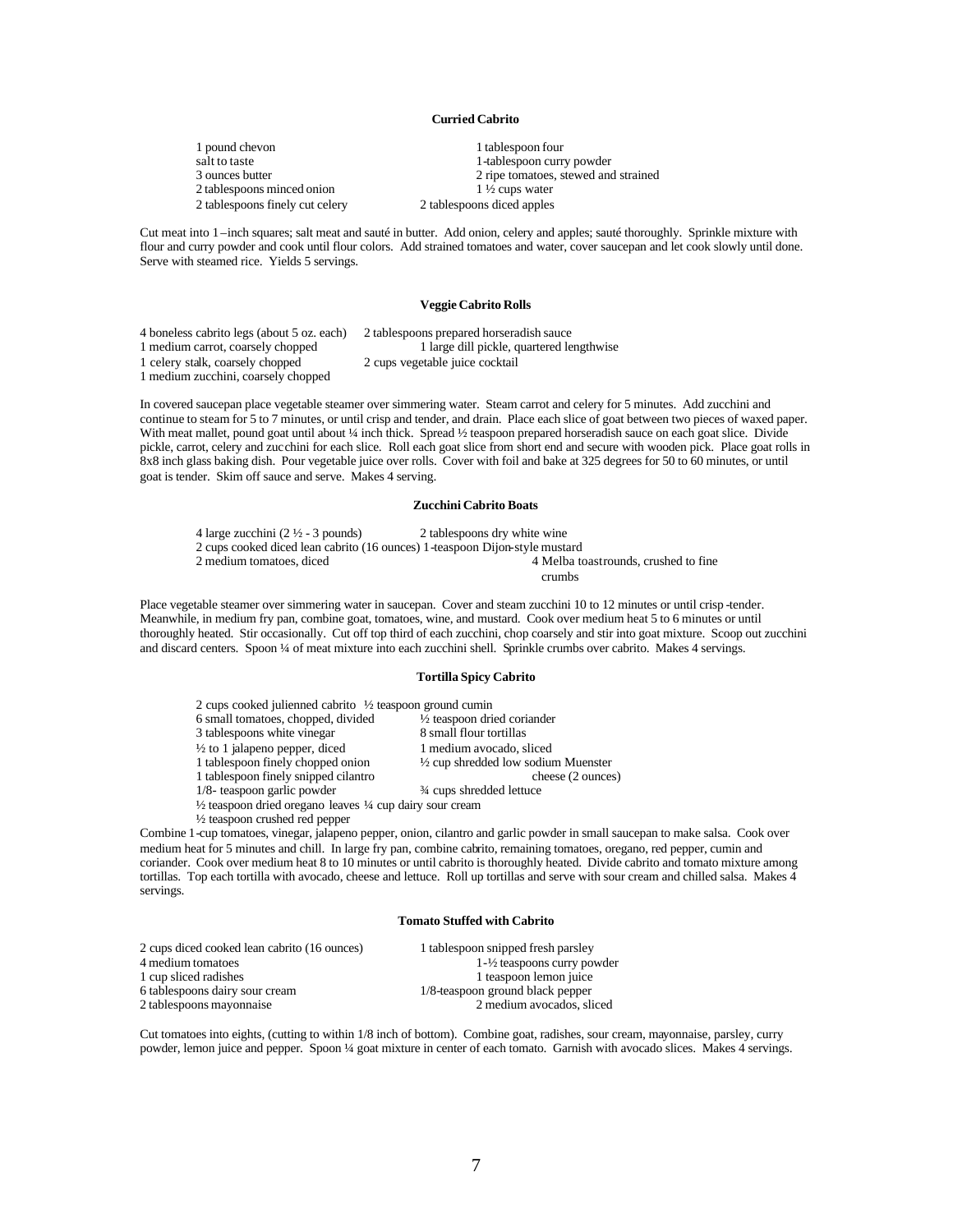#### **Cabrito Riblets in Barbecue Sauce**

1 lemon, unpeeled, thinly sliced 2 tablespoons Worcesters<br>  $\frac{3}{4}$  cup chili sauce 1 -teaspoon salt  $\frac{3}{4}$  cup chili sauce

4 pounds goat riblets 2 tablespoons brown sugar<br>8-ounce can pineapple chunks 2 tablespoons vinegar 8-ounce can pineapple chunks 2 tables poons vinegar<br>1 lemon, unpeeled, thinly sliced 2 tables poons Worcestershire sauce 1/3 cup chopped onion  $\frac{1}{4}$  teaspoon ginger 1/8 teaspoon crushed red pepper

Brown riblets on all sides in a large fry pan. Drain pineapple chunks, set aside. Add pineapple chunks and lemon slices to riblets. Combine remaining ingredients with reserved pineapple liquid and pour over riblets. Cover and simmer 1 ½ hours or until tender. Skim off melted fat before serving. Yields 6 servings.

# **Cabrito and Vegetable Casserole**

| 1 10 ounce-package frozen Lima beans                                                | $1/3$ cup vegetable liquid      |
|-------------------------------------------------------------------------------------|---------------------------------|
| 1 1/2 cups thinly sliced carrots                                                    | $1\frac{1}{2}$ teaspoons salt   |
| 1 cup boiling water                                                                 | $\frac{1}{4}$ teaspoon thyme    |
| 2 tablespoons chopped onion                                                         | 6 tomato slices, 3/4 inch thick |
| 1 tablespoon fat or vegetable oil                                                   | $\frac{1}{2}$ teaspoon salt     |
| 1 10 $\frac{1}{2}$ ounce can cream of mushroom soup 2 tables poons grated Parmes an |                                 |
| $1-\frac{1}{2}$ pounds ground goat meat                                             | cheese                          |

Add lima beans and carrots to boiling water. Cook covered until tender, about 15 to 20 minutes. Drain and save cooking liquid. Preheat oven to 350 degrees. Cook ground cabrito and onion in fat until cabrito is lightly browned and onion is transparent. Pour off drippings. Add soup, vegetable liquid, vegetables, salt and thyme. Mix well and pour into a 2-quart casserole. Arrange tomato slices on top of mixture. Sprinkle with salt and cheese. Bake 35 to 40 minutes. Yields 7 servings.

# **Cabritoburger in a Blanket with Hot & Sweet Mustard Sauce**

| 1 package (17-1/4 ounce) frozen puff pastry 1/3 cup minced onion |  |
|------------------------------------------------------------------|--|
| 1-tablespoon Worcestershire sauce                                |  |
| 1-teaspoon salt                                                  |  |
| <sup>1</sup> / <sub>4</sub> teaspoon allspice                    |  |
| Hot & Sweet Mustard Sauce                                        |  |
|                                                                  |  |

Allow frozen puff pastry (can be found in bread freezer section) to set at room temperature 20 minutes. In small bowl, soak breadcrumbs in milk until liquid is absorbed. In large mixing bowl, beat egg. Add ground goat meat, soaked breadcrumbs, onions, Worcestershire sauce, salt, and allspice. Divide goat into 8 portions. Cut each sheet of thawed pastry into 4 equal pieces to make 8 sections. On floured surface, roll out each to about a 6-inch square. Spoon 1 teaspoon hot and sweet mustard sauce in center of each. Place a portion of goat mixture on each pastry square. Fold two sides of pastry to center over goat and pinch together. Fold opposite sides to center. Press down gently on patties to make them 3  $\frac{1}{2}$  inches round. Place seam side down on jelly roll pan. Tuck under corners, rounding them. Repeat with remaining goat and pastry squares. Bake in preheated 350-degree oven for 30-35 minutes or until brown. Makes 8 servings.

#### **Hot and Sweet Mustard Sauce**

| 2 tablespoons dry mustard   | $\frac{1}{4}$ cup cider vinegar |
|-----------------------------|---------------------------------|
| 2 tablespoons Dijon Mustard | 2 tablespoons dry white wine    |
| ¼ cup sugar                 | l egg                           |

In non-metal bowl, mix together the mustards, sugar, vinegar and wine. Let stand, covered, overnight at room temperature. Beat egg and add to mustard mixture. Cook over medium heat or in double boiler about 15 minutes or until thickened and smooth, stirring constantly. Do not let boil. Serve immediately or cover and chill.

#### **Goat Roast – Virginia Chandler**

| 3 or 4 lb. Goat roast             | 1 teaspoon sage                         |
|-----------------------------------|-----------------------------------------|
| 1 cup flour                       | 3 large potatoes                        |
| 1 tablespoon salt                 | 4 large carrots cut crossway            |
| 2 tablespoons ground black pepper | 3 large onions cut into six pieces each |
| $\frac{1}{2}$ cup vegetable oil   | 2 packages of onion soup mix            |
| water                             |                                         |

#### **Sauce**

**1 cup vinegar 2 tablespoons garlic powder**